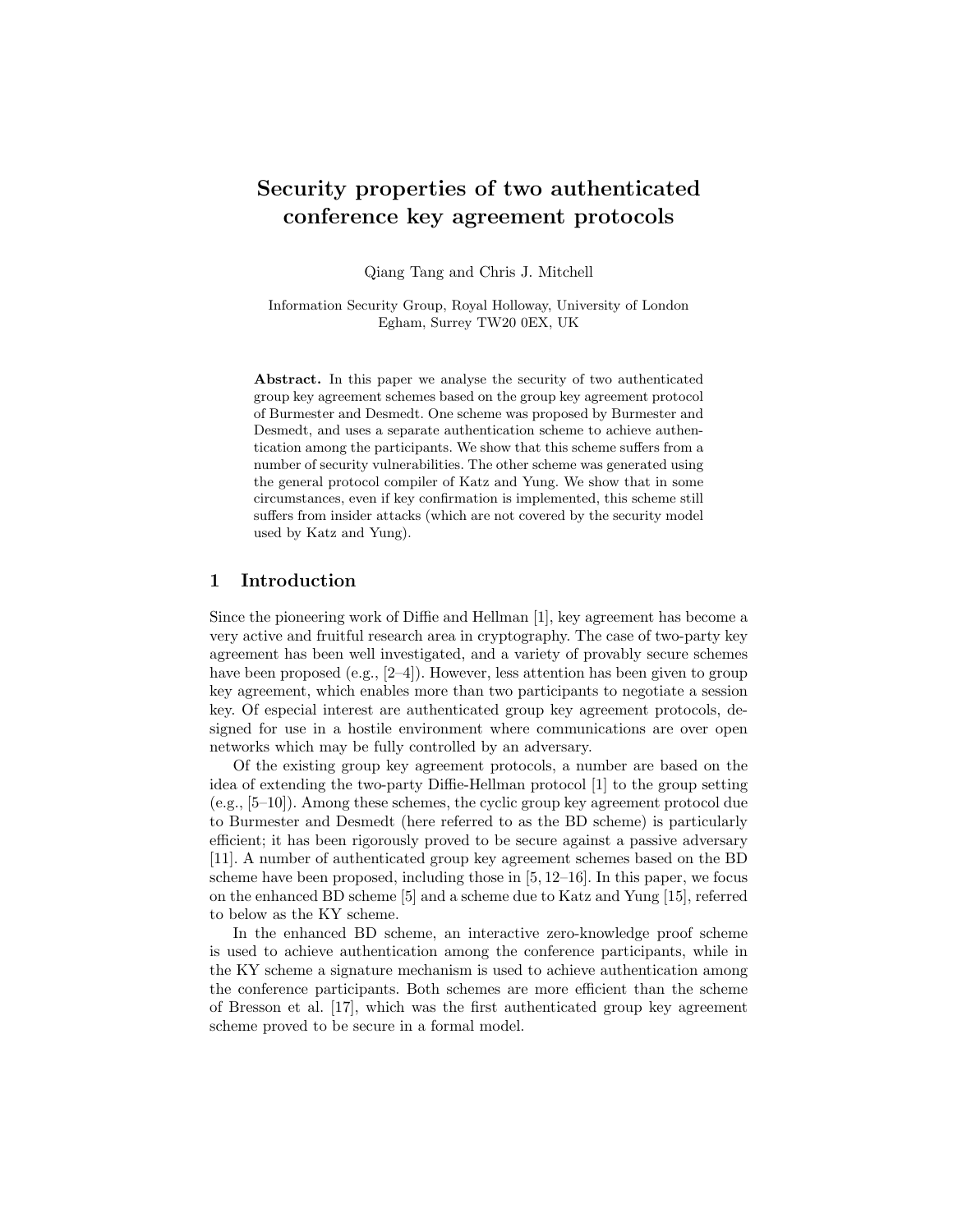The main contribution of this paper lies in analysing the security properties of the BD scheme, and exhibiting potential security vulnerabilities in the enhanced BD scheme and the KY scheme. The rest of this paper is organised as follows. In section 2, we review three group key agreement schemes, namely the BD scheme, the enhanced BD scheme, and the KY scheme. In section 3, we give our observations on the security of these three schemes. In section 4, we conclude this paper.

# 2 Review of the target schemes

In all three schemes, the following parameters are made public during the initialisation stage: G is a multiplicative group with large prime order  $q$ , and  $q$  is a generator of G. We suppose all the potential participants and their identities are from the set  $\{(U_1, ID_{U_1}), \cdots, (U_m, ID_{U_m})\}$ , where m is a sufficiently large integer and  $ID_{U_i}$   $(1 \leq i \leq n \leq m)$  is the identity of  $U_i$ .

## 2.1 Description of the BD scheme

Suppose a set  $S = \{U_1, \dots, U_n\}$   $(n \leq m)$  of users wish to establish a session key; then each user  $U_i$  ( $1 \leq i \leq n$ ) performs the following steps. It should be noted that the indices of users (and values exchanged between users) are taken modulo n.

1.  $U_i$  chooses a random  $s_i$   $(0 \le s_i < q)$ , and broadcasts  $Z_i = g^{s_i}$ . 2. After receiving  $Z_{i-1}$  and  $Z_{i+1}$ ,  $U_i$  computes and broadcasts  $X_i$ :

$$
X_i = (Z_{i+1}/Z_{i-1})^{s_i}
$$

3. After receiving every  $X_j$   $(1 \leq j \leq n)$ ,  $U_i$  computes the session key  $K_i$  as:

$$
K_i = (Z_{i-1})^{ns_i} \cdot (X_i)^{n-1} \cdot (X_{i+1})^{n-2} \cdots X_{i+n-2}
$$
  
=  $g^{ns_{i-1}s_i} \cdot (\frac{g^{s_is_{i+1}}}{g^{s_{i-1}s_i}})^{n-1} \cdot (\frac{g^{s_{i+1}s_{i+2}}}{g^{s_is_{i+1}}})^{n-2} \cdots \frac{g^{s_{i+n-2}s_{i+n-1}}}{g^{s_{i+n-3}s_{i+n-2}}}$   
=  $g^{s_{i-1}s_i+s_is_{i+1}+s_{i+1}s_{i+2}+\cdots+s_{i+n-2}s_{i+n-1}}$   
=  $g^{s_1s_2+s_2s_3+s_3s_4+\cdots+s_ns_1}$ 

If all the participants are honest, then all of them will compute the same session key because  $K_1 = \cdots = K_n$ . In [11], Burmester and Desmedt prove that this scheme is secure against a passive adversary.

#### 2.2 Description of the enhanced BD scheme

The enhanced BD scheme provides partial authentication for the protocol messages by using an authentication scheme which is secure against adaptive chosen text attacks. The authentication scheme and the enhanced BD scheme operate as follows.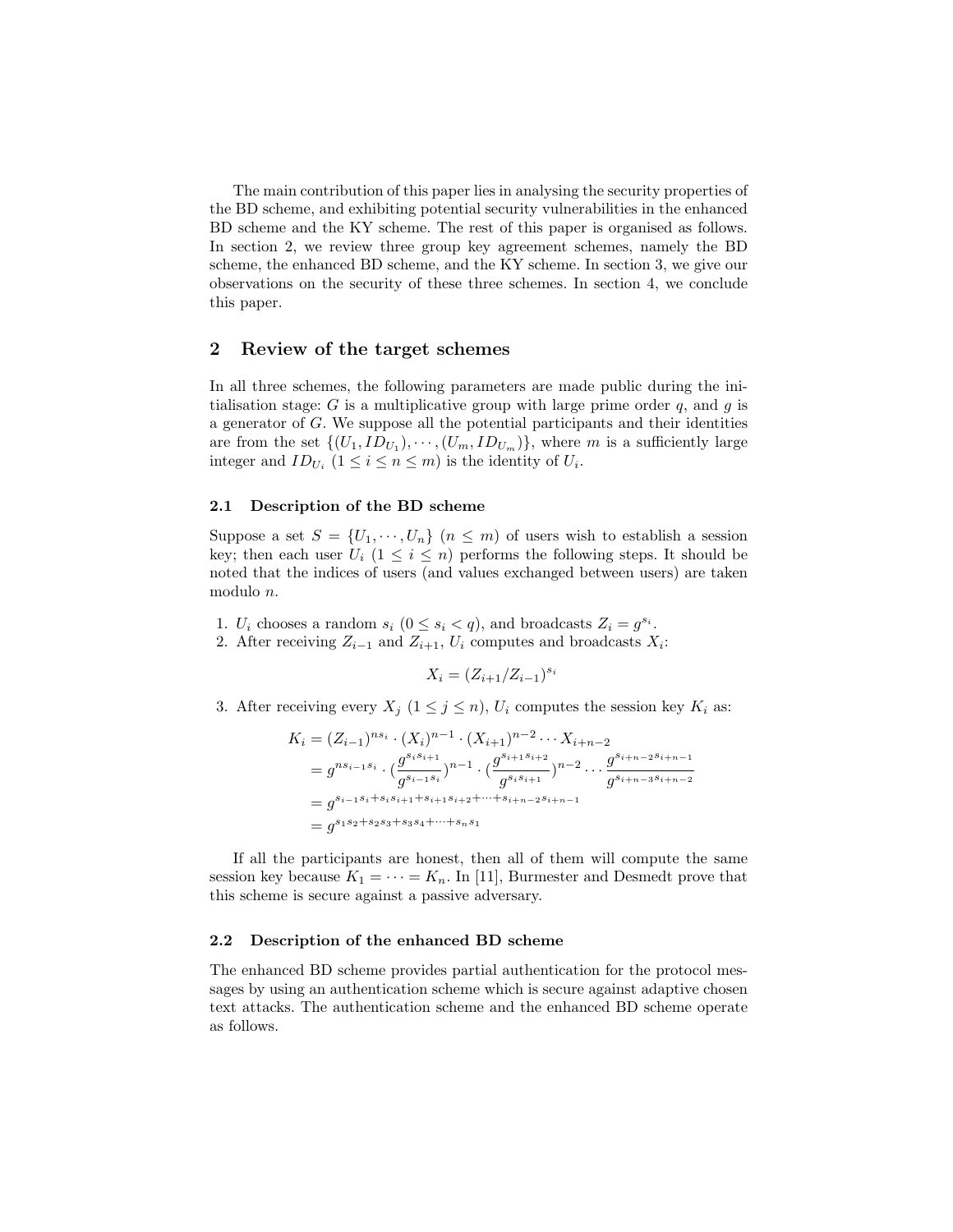The authentication scheme In the initialisation stage, the system selects four large primes  $p_2, p_3, q_2, q_3$  satisfying  $p_2 \le q_3, q_2|(p_2-1)$ , and  $q_3|(p_3-1)$ . Let  $g_2$  be a generator of a multiplicative group of order  $q_2$  in  $Z_{p_2}^*$ , and  $g_3$  be a generator of a multiplicative group of order  $q_3$  in  $Z_{p_3}^*$ . Each user  $\hat{U}_i$   $(1 \leq i \leq n)$  in the system publishes his public key  $\{\beta_{i2}, \beta_{i3}, \gamma_{i3}\}\,$ , where  $\{\beta_{i2} = g_2^{a_{i2}}, \beta_{i3} = g_3^{a_{i3}}, \gamma_{i3} = g_3^{b_{i3}}\}\,$ , and keeps  $\{a_{i2}, a_{i3}, b_{i3}\}$  secret as his private key.

Suppose  $U_i$  wishes to prove knowledge of z to  $U_j$   $(j \neq i)$ ; the authentication scheme operates as follows.  $U_i$  sends  $z$  and  $\gamma_{i2} = g_2^{b_{i2}}$  to  $U_j$ , where  $b_{i2}$  is randomly selected  $(0 \le b_{i2} \le g_2)$ . Simultaneously  $U_i$  proves to  $U_j$  that he knows the discrete logarithm base  $g_2$  of  $\beta_{i2}^z \gamma_{i2}$  and the discrete logarithm base  $g_3$  of  $\beta_{i3}^{\gamma_{i2}} \gamma_{i3}$ , using the zero-knowledge discrete logarithm proof scheme of Chaum et al. [18], described below.  $U_j$  checks that  $\gamma_{i2}^{q_2} \equiv 1 \pmod{p_2}$ ,  $g_2^{q_2} \equiv \beta_{i2}^{q_2} \equiv 1 \pmod{p_2}$ ,  $g_3^{q_3} \equiv \beta_{i3}^{q_3} \equiv \gamma_{i3}^{q_3} \pmod{p_3}$ , that  $q_2, q_3$  are primes, and that  $p_2 \leq q_3$ . If any of the checks fail,  $U_j$  terminates the protocol. Otherwise  $U_j$  now believes that  $U_i$ knows z.

The Chaum et al. zero knowledge discrete logarithm proof scheme [18] operates as follows. Suppose P is a large prime, and that  $\alpha^x \equiv \beta \pmod{P}$ . Suppose also that  $P, \alpha, \beta$  are made public and x is a secret of Alice. If Alice wants to prove her knowledge of x to Bob, she performs the following steps.

- 1. Alice selects T random numbers  $e_i$  ( $0 \le e_i < P-1, 1 \le i \le T$ ). Alice computes and sends  $h_i = \alpha^{e_i} \mod P$   $(1 \le i \le T)$  to Bob.
- 2. Bob chooses and sends T random bits  $b_i \in \{0,1\}$   $(1 \leq i \leq T)$  to Alice.
- 3. For each bit  $b_i$   $(1 \leq i \leq T)$ , if  $b_i = 0$  Alice sets  $s_i = e_i$ ; otherwise Alice computes  $s_i = e_i - e_j \mod P - 1$ , where j is the minimal number for which  $b_j = 1$ . Finally, Alice sends  $(x - e_j) \mod P - 1$  and  $s_i$   $(1 \le i \le T)$  to Bob.
- 4. For each bit  $i (1 \leq i \leq T)$ , if  $b_i = 0$  Bob checks  $\alpha^{s_i} = h_i$ ; otherwise Bob checks that  $\alpha^{s_i} = h_i h_j^{-1}$ . Then Bob checks  $\alpha^{x-e_j} = \beta h_j^{-1}$ .

If all the checks succeed, Bob can confirm with a probability of  $1 - (\frac{1}{2})^T$  that Alice knows  $x$  [18].

Burmester and Desmedt [5] claim that the above scheme is a secure authentication system, i.e., it has the following three security properties:

- 1. When only a passive adversary is present,  $U_i$  can successfully prove his knowledge of z to  $U_i$  with an overwhelming probability.
- 2. If an attacker impersonates  $U_i$ , then  $U_j$  can detect it with an overwhelming probability.
- 3. If an active attacker substitutes z with  $z'$  ( $z \neq z'$ ), then  $U_j$  will reject it with an overwhelming probability.

**The enhanced BD scheme** Suppose a set  $S = \{U_1, \dots, U_n\}$   $(n \leq m)$  of users wish to establish a session key; then each user  $U_i$  ( $1 \leq i \leq n$ ) performs the following steps. Note that the indices of users (and values exchanged between users) are taken modulo n.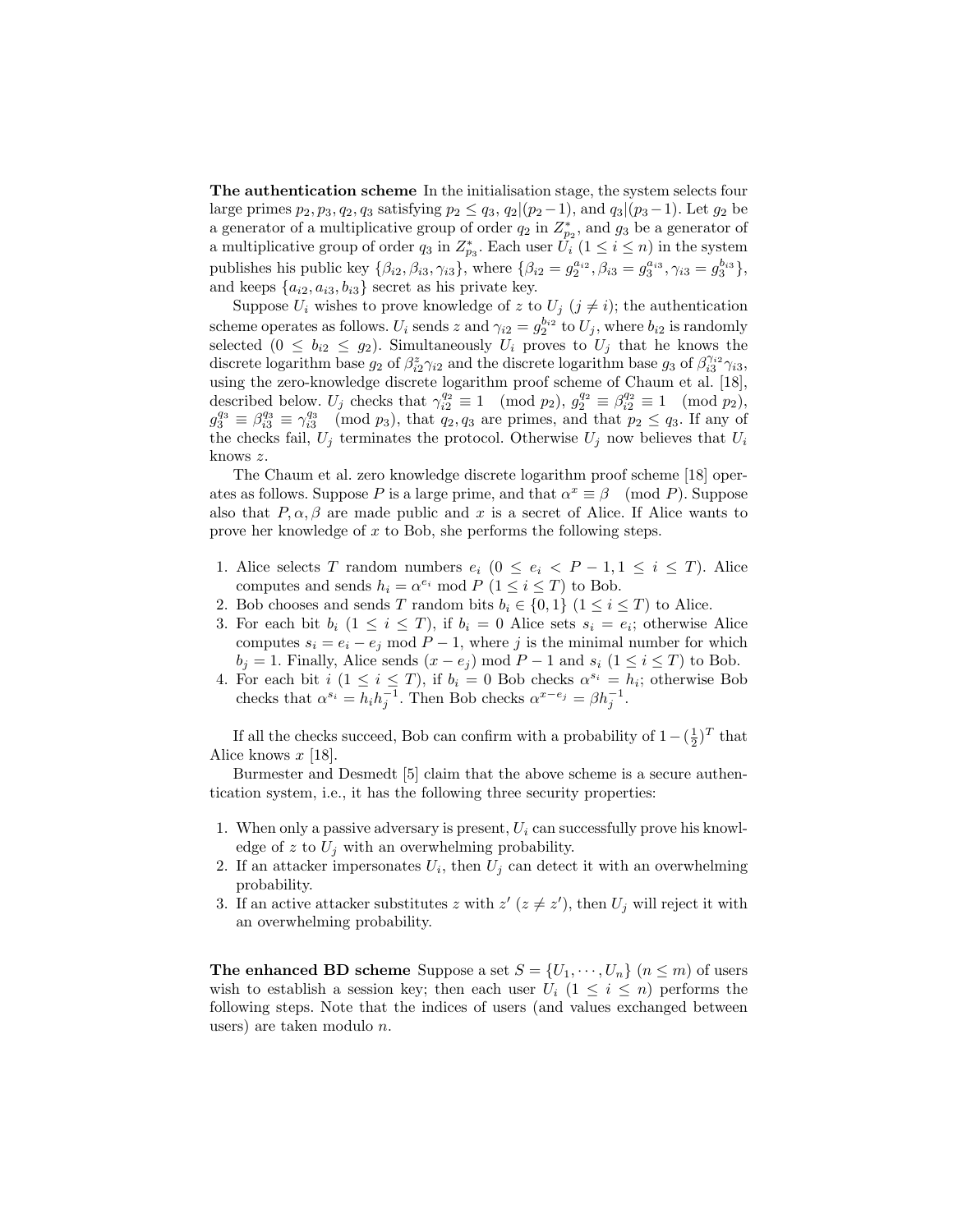- 1.  $U_i$  chooses a random  $s_i$   $(0 \le s_i \le q)$ , and computes and broadcasts  $Z_i = g^{s_i}$ .
- 2. After receiving  $Z_{i-1}$  and  $Z_{i+1}$ ,  $U_i$  proves his knowledge of  $s_i$  to  $U_{i+1}$ , and verifies  $U_{i-1}$ 's knowledge of  $s_{i-1}$ . If both the proof and the verification succeed,  $U_i$  computes and broadcasts

$$
X_i = (Z_{i+1}/Z_{i-1})^{s_i}
$$

3. After receiving  $X_j$   $(1 \leq j \leq n)$ ,  $U_i$  computes the session key  $K_i$ :

$$
K_i = (Z_{i-1})^{ns_i} \cdot (X_i)^{n-1} \cdot (X_{i+1})^{n-2} \cdots X_{i+n-2}
$$
  
=  $g^{ns_{i-1}s_i} \cdot (\frac{g^{s_is_{i+1}}}{g^{s_{i-1}s_i}})^{n-1} \cdot (\frac{g^{s_{i+1}s_{i+2}}}{g^{s_is_{i+1}}})^{n-2} \cdots \frac{g^{s_{i+n-2}s_{i+n-1}}}{g^{s_{i+n-3}s_{i+n-2}}$   
=  $g^{s_{i-1}s_i+s_is_{i+1}+s_{i+1}s_{i+2}+\cdots+s_{i+n-2}s_{i+n-1}}$   
=  $g^{s_1s_2+s_2s_3+s_3s_4+\cdots+s_ns_1}$ 

If all the participants are honest, then all of them will compute the same session key because  $K_1 = \cdots = K_n$ .

Burmester and Desmedt [5] claim that the enhanced BD scheme is a secure key agreement scheme, i.e., in a protocol instance it is computationally infeasible for any set of active attackers to compute the same session key as that which is computed by the honest participants.

#### 2.3 Description of the KY scheme

 $X_i$ :

Katz and Yung [15] proposed a general protocol compiler that can transform a group key agreement protocol secure against a passive adversary into an authenticated group key agreement protocol secure against both passive and active adversaries. As an example, Katz and Yung transformed the unauthenticated BD scheme into an authenticated group key agreement protocol. Katz and Yung [15] prove that this protocol is secure against an active adversary, i.e., the advantage of any probabilistic polynomial time (PPT) active adversary is negligible.

The KY scheme [15] requires that, during the initialisation stage, each user  $U_i$  $(1 \leq i \leq m)$  generates a verification/signing key pair  $(PK_{U_i}, SK_{U_i})$  by running  $Gen(1<sup>k</sup>)<sup>1</sup>$ , where k is a security parameter. Suppose a set  $S = \{U_1, \dots, U_n\}$  $(n \leq m)$  of users wish to establish a session key; then each user  $U_i$   $(1 \leq i \leq n)$ performs the following steps. It should be noted that, as previously, the indices of users (and values exchanged between users) are taken modulo  $n$ . Throughout this paper, || represents the string concatenation operator.

- 1.  $U_i$  chooses a random  $r_i$   $(0 \le r_i < q)$  and broadcasts  $ID_{U_i}$ , 0, and  $r_i$ .
- 2. After receiving the broadcast messages from all other participants,  $U_i$  sets  $\textit{none}_i = ((ID_{U_1}, r_1), \cdots, (ID_{U_n}, r_n))$  and stores it as part of its state information<sup>2</sup> .

<sup>&</sup>lt;sup>1</sup> We suppose that  $\Sigma = (Gen, Sign, Vrfy)$  is a signature scheme which is strongly unforgeable under adaptive chosen message attack (as defined in [15]).

<sup>&</sup>lt;sup>2</sup> If all the messages are transported correctly, every user will possess the same state information.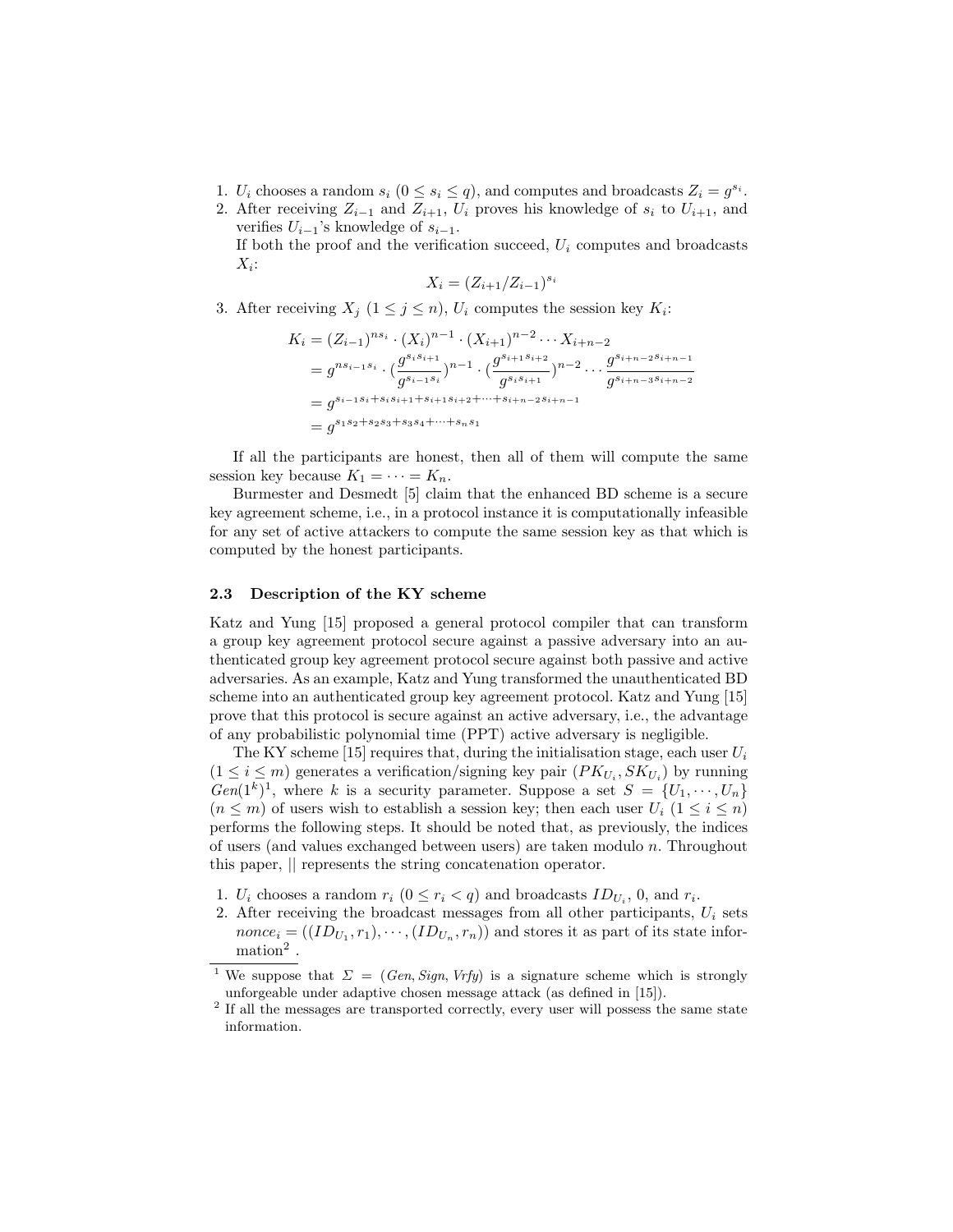$U_i$  chooses a random number  $s_i$   $(0 \leq s_i < q)$  and computes  $Z_i = g^{s_i}$ . Then  $U_i$  computes the signature  $\sigma_{i1} = Sign_{SK_{U_i}}(1||Z_i||nonce_i)$  and broadcasts  $ID_{U_i}$ , 1,  $Z_i$ , and  $\sigma_{i1}$ .

- 3. When  $U_i$  receives the message  $ID_{U_j}$ , 1,  $Z_j$ , and  $\sigma_{j1}$  from user  $U_j$  (1  $\leq$  $j \leq n, j \neq i$ , he checks that: (1)  $U_j$  is an intended participant, (2) 1 is the next expected sequence number for a message from  $U_j$ , and (3)  $\sigma_{j1}$ is a valid signature, i.e.  $Vrfy_{PK_{U_j}}(1||Z_j||\text{nonce}_i, \sigma_{j1}) = 1$ , where an output of 1 signifies acceptance. If any of these checks fail,  $U_i$  terminates the protocol. Otherwise,  $U_i$  computes  $X_i = (Z_{i+1}/Z_{i-1})^{s_i}$  and the signature  $\sigma_{i2} = Sign_{SK_{U_i}}(2||X_i||\text{none}_i)$ . Then  $U_i$  broadcasts  $ID_{U_i}$ , 2,  $X_i$ , and  $\sigma_{i2}$ .
- 4. When  $U_i$  receives the message  $ID_{U_j}$ , 2,  $X_j$ , and  $\sigma_{j2}$  from user  $U_j$   $(1 \leq j \leq j)$  $n, j \neq i$ , he checks that: (1)  $U_j$  is an intended participant, (2) 2 is the next expected sequence number for a message from  $U_j$ , and (3)  $\sigma_{j2}$  is a valid signature, i.e.  $Vrfy_{PK_{U_j}}(2||X_j||\text{nonce}_i, \sigma_{j2}) = 1$ . If any of these checks fail,  $U_i$  terminates the protocol. Then  $U_i$  computes the session key  $K_i$ :

$$
K_i = (Z_{i-1})^{ns_i} \cdot (X_i)^{n-1} \cdot (X_{i+1})^{n-2} \cdots X_{i+n-2}
$$
  
=  $g^{ns_{i-1}s_i} \cdot (\frac{g^{s_is_{i+1}}}{g^{s_{i-1}s_i}})^{n-1} \cdot (\frac{g^{s_{i+1}s_{i+2}}}{g^{s_is_{i+1}}})^{n-2} \cdots \frac{g^{s_{i+n-2}s_{i+n-1}}}{g^{s_{i+n-3}s_{i+n-2}}}$   
=  $g^{s_{i-1}s_i+s_is_{i+1}+s_{i+1}s_{i+2}+\cdots+s_{i+n-2}s_{i+n-1}}$   
=  $g^{s_1s_2+s_2s_3+s_3s_4+\cdots+s_ns_1}$ 

If all the participants are honest, then all of them will compute the same session key  $K = K_1 = \cdots = K_n = g^{s_1 s_2 + s_2 s_3 + \cdots + s_n s_1}.$ 

Katz and Yung [15] also proposed the following method (without security proof) to achieve key confirmation for the authenticated group key agreement scheme: after computing key K, each player  $U_i$  computes  $x_i = F_K(ID_{U_i}),$ signs  $x_i$ , and broadcasts  $x_i$  and the corresponding signature, where  $F$  represents a pseudo-random function. However, they did not specify how the signature is computed. In this paper, we suppose the signature is computed as  $\sigma_{ij} = Sign_{SK_{U_i}}(x_i)$ , where j is the next round number.

However, it should be noted that a different key confirmation method is proposed in the full version of [15], and this method is proved to be secure in a different security model in [19].

## 3 Properties of the target schemes

In this section we first describe certain security properties of the BD scheme, and then demonstrate security vulnerabilities in both the enhanced BD scheme and the KY scheme.

#### 3.1 Security properties of the BD scheme

In the BD scheme, a malicious participant, say  $U_j$   $(1 \leq j \leq n)$ , who can manipulate the communications in the network, is able to make any other participant,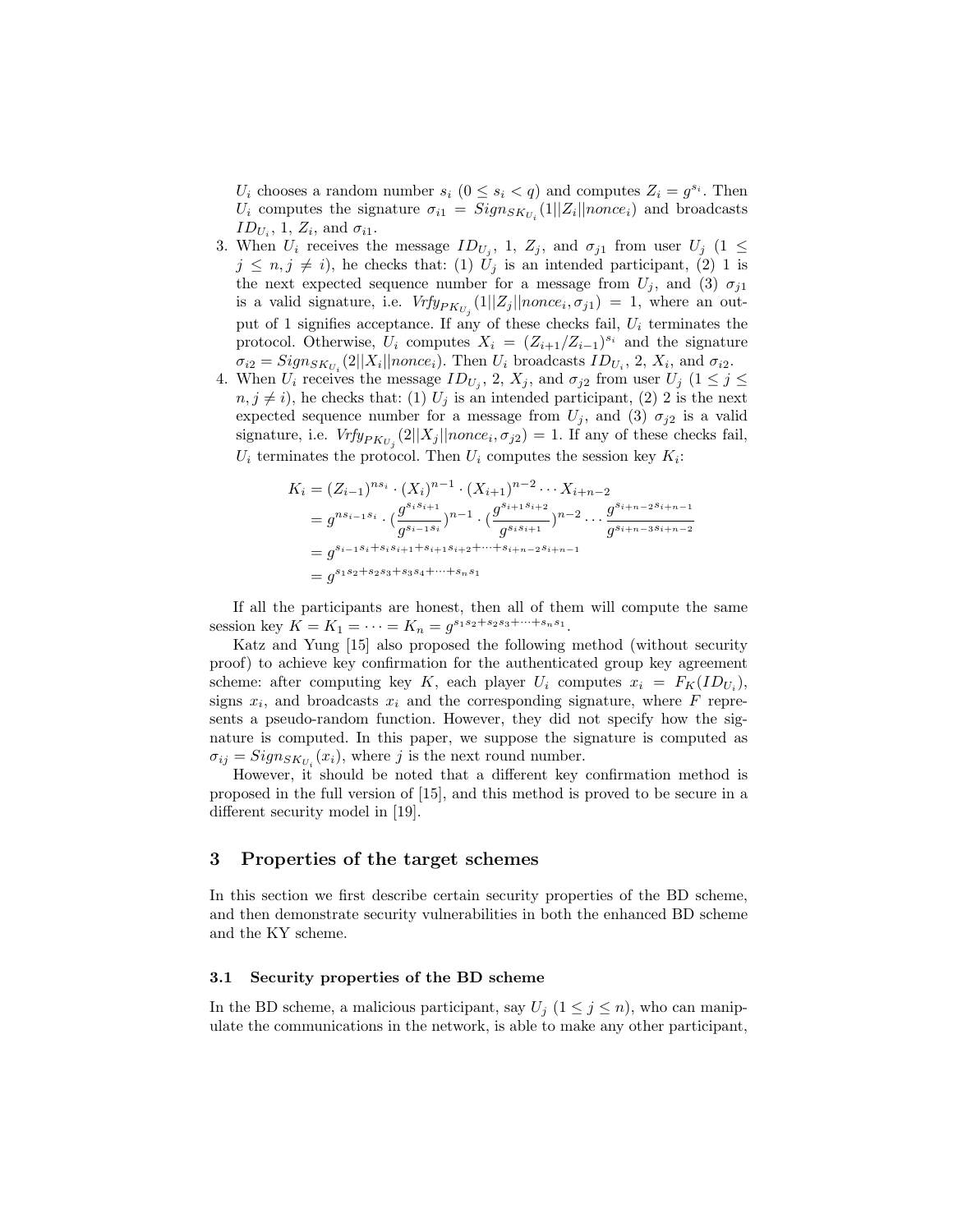say  $U_i$  (1 ≤ i ≤ n, i ≠ j), compute the session key to be any value  $K^* \in G$ chosen by  $U_j$ .

To achieve this, in the second step  $U_j$  intercepts the message  $X_{i-n+2}$  and prevents it from reaching  $U_i$ .  $U_j$  then waits until all the other messages have been received and computes the session key  $K$  in the normal way, i.e. as in step 3 of section 2.1.  $U_j$  now sends  $X'_{i+n-2} = X_{i+n-2} \cdot \frac{K^*}{K}$  to  $U_i$ , pretending that it comes from  $U_{i+n-2}$ .

**Lemma 1.** As a result of the above attack,  $U_i$  will compute the session key as  $K^*$ .

*Proof.* This is immediate, since  $U_i$  will compute the session key as  $K \cdot \frac{X'_{i+n-2}}{X_{i+n-2}} =$  $K^*$ , by definition of  $X'_{i+n-2}$ .

In summary, in the BD scheme any participant capable of manipulating the messages received by another participant can completely control the value of the session key obtained by that participant. In the following subsections, we show that this property means that schemes derived from the BD scheme possess certain security vulnerabilities.

#### 3.2 Security vulnerabilities in the enhanced BD scheme

The enhanced BD scheme suffers from the following potential security vulnerabilities.

Man-in-the-middle attack To mount a man-in-the-middle attack, an active adversary proceeds as follows. In the first step of the protocol the adversary replaces the message  $Z_{i+1}$  sent to  $U_i$  with  $Z'_{i+1} = Z_{i-1}^2$ , for every  $i$   $(1 \leq i \leq n)$ . Then we can prove that the protocol will end successfully and the adversary can compute the session key held by  $U_i$  ( $1 \leq i \leq n$ ).

Lemma 2. Under the above attack, the protocol will end successfully, and the adversary can compute the session key held by  $U_i$  for every  $i$   $(1 \leq i \leq n)$ .

Proof. Under the attack, it is clear that the protocol will end successfully, because it is only required that  $U_i$  ( $1 \leq i \leq n$ ) proves his knowledge of  $s_i$  to  $U_{i+1}$ (while the adversary only changes the message that  $U_{i+1}$  sends to  $U_i$ ).

It is also clear that, in the second step,  $U_i$  will broadcast  $X_i = (Z'_{i+1}/Z_{i-1})^{s_i} =$  $(Z_{i-1})^{s_i}$ . Then, after intercepting all the broadcast values  $X_i$  (1 ≤ i ≤ n), the adversary can compute the session key held by  $U_i$  as

$$
K_i = (Z_{i-1})^{ns_i} \cdot (X_i)^{n-1} \cdot (X_{i+1})^{n-2} \cdots X_{i+n-2}
$$
  
=  $(X_i)^n \cdot (X_i)^{n-1} \cdot (X_{i+1})^{n-2} \cdots X_{i+n-2}$ 

which involves only values broadcast by the various recipients. The result follows.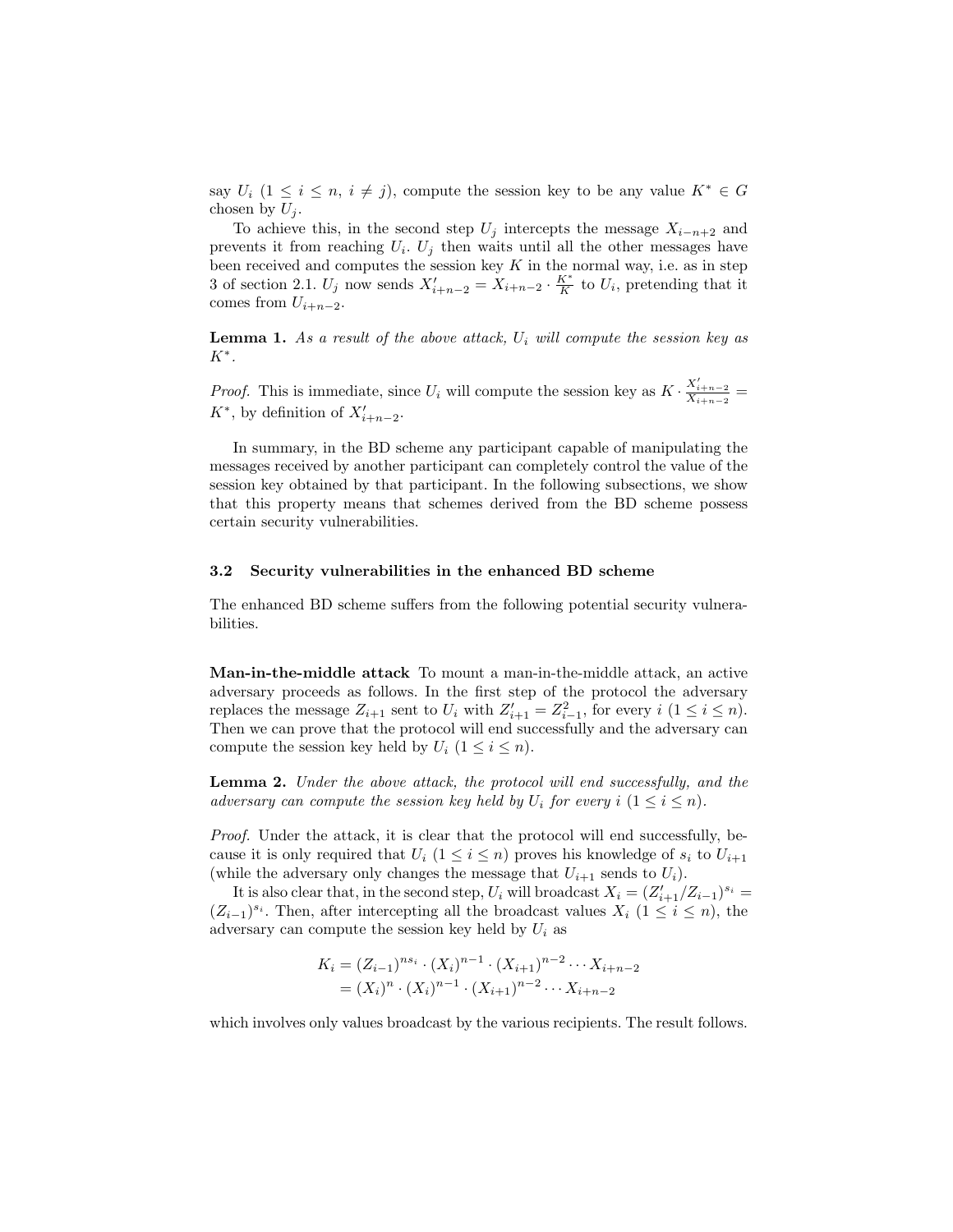Insider different key attack In the enhanced BD scheme, it is only required that  $U_i$  (1  $\leq i \leq n$ ) proves his knowledge of  $s_i$  to  $U_{i+1}$ . The authentication requirement can successfully prevent a malicious attacker from impersonating  $U_i$  (1  $\leq i \leq n$ ) to send a forged message  $Z_i$  to the honest participant  $U_{i+1}$ . However, a malicious participant, say  $U_j$   $(1 \leq j \leq n)$ , who can manipulate the communications in the network, is still able to make any other participant, say  $U_i$  (1  $\leq i \leq n, i \neq j$ ), compute the session key to be any value  $K^* \in G$ .

In fact, any active outsider attacker can also mount such an attack by manipulating  $X_i$  ( $1 \leq i \leq n$ ) in step 2 of the protocol run, but the attacker cannot obtain any information about the session keys obtained by the legitimate participants.

Outsider impersonation attack An outsider attacker can also impersonate a valid participant,  $U_i$  say, in some circumstances, but the attacker cannot obtain the session key. This attack is based on the following security vulnerability in the Chaum et al. zero-knowledge discrete logarithm proof scheme<sup>3</sup>. The vulnerability arises from the fact that proof scheme does not enable the prover to specify the verifier.

Suppose Alice wishes to prove her knowledge of  $x$  to Bob, then an attacker can concurrently impersonate Alice to prove knowledge of  $x$  to any other entity, Carol say. The attack can be mounted as follows.

- 1. Alice selects T random numbers  $e_i$  ( $0 \le e_i \le P-1, 1 \le i \le T$ ), and computes and sends  $h_i = \alpha^{e_i} \mod P$   $(1 \leq i \leq T)$  to Bob. The attacker intercepts the message, prevents it from reaching Bob, and forwards  $h_i = \alpha^{e_i} \mod P$  ( $1 \leq i \leq T$ ) to Carol pretending to be Alice (i.e. starting a second run of the protocol).
- 2. Carol chooses and sends random bits  $e_i \in \{0,1\}$   $(1 \leq i \leq T)$  to the attacker as part of the second protocol run. The attacker then impersonates Bob to forward  $e_i \in \{0,1\}$   $(1 \leq i \leq T)$  to Alice as the second message of the first protocol run.
- 3. For each bit  $b_i$   $(1 \leq i \leq T)$ , if  $b_i = 0$  Alice sets  $s_i = e_i$ ; otherwise Alice computes  $s_i = e_i - e_j \mod P - 1$ , where j is the minimal number that  $b_j = 1$ . Alice sends  $x-e_j$  and  $s_i$  (1 ≤ i ≤ T) to Bob as the third message of the first protocol run. The attacker intercepts the message, prevents it from reaching Bob, and forwards it to Carol as the third message of the second protocol run.
- 4. For each bit  $i (1 \leq i \leq T)$ , if  $b_i = 0$  Carol checks  $\alpha^{s_i} = h_i$ ; otherwise Carol checks that  $\alpha^{s_i} = h_i h_j^{-1}$ . Then Carol checks that  $\alpha^{x-e_j} = \beta h_j^{-1}$ .

It is easy to verify that Carol's checks will succeed and confirm that the attacker knows x. This attack conflicts with the claim made in  $[5]$  that the authentication technique is secure against any type of attack.

<sup>&</sup>lt;sup>3</sup> It should be noted that this vulnerability exists not only in this specific scheme, but also exists in all such schemes with only a one-way proof of knowledge.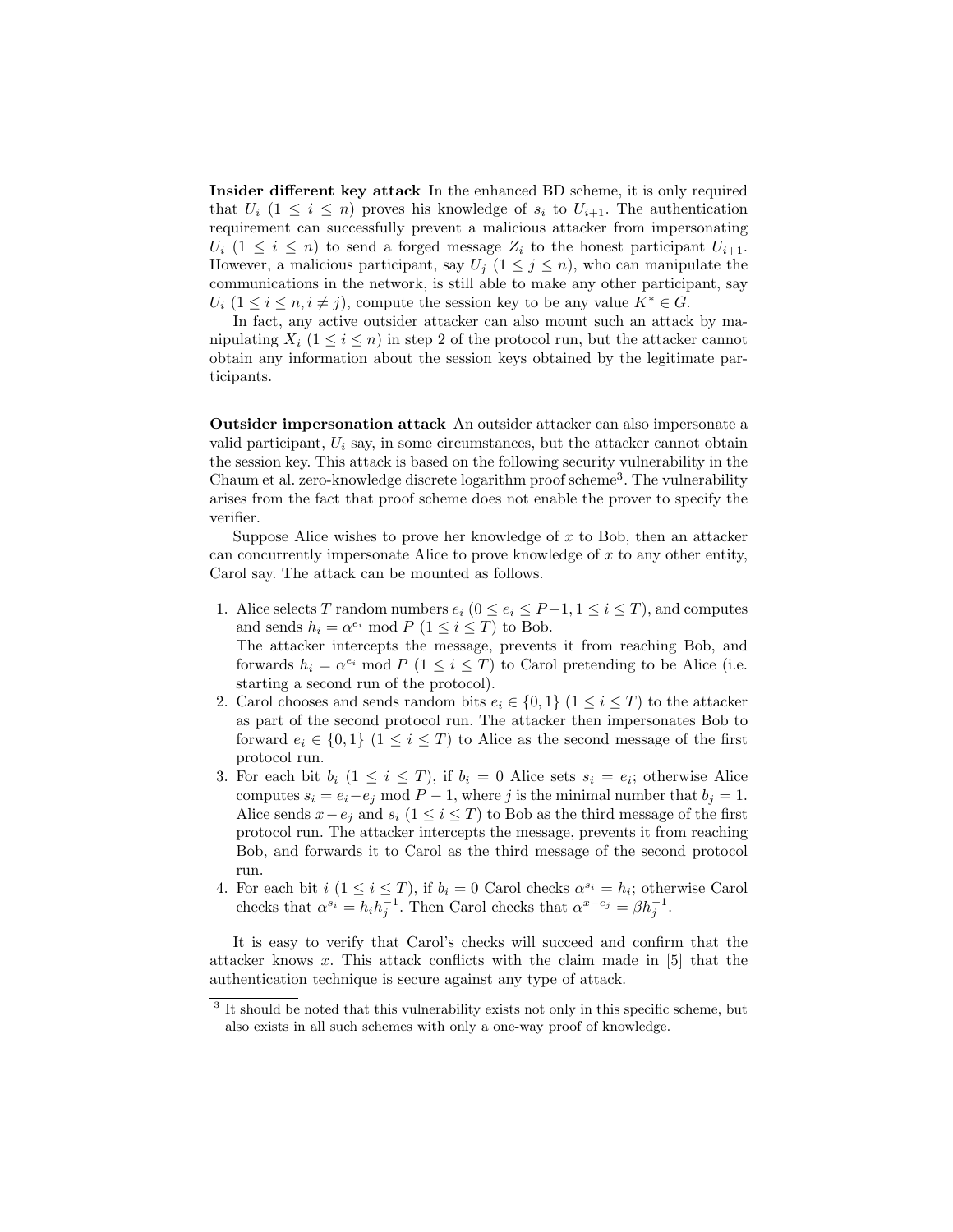We now show how to use the above observation to attack the enhanced BD scheme. Suppose the attacker detects that a set  $S = \{U_1, \dots, U_n\}$  of users is starting the key agreement protocol to negotiate a session key (referred to below as the first protocol instance). The attacker impersonates  $U_i$  to initiate a second instance of the key agreement protocol among a different set  $S'$  =  $\{U'_1, U'_2, \ldots, U'_{n'}\}$  of users, where  $U'_i = U_i$ . In these two protocol instances, the attacker performs the following steps.

1. In the first protocol instance,  $U_i$  chooses a random  $s_i$   $(0 \leq s_i \leq q)$ , and computes and broadcasts  $Z_i = g^{s_i}$ . The attacker intercepts the messages from both  $U_{i-1}$  and  $U_{i+1}$  to  $U_i$  and prevents them from reaching  $U_i$ . In the second protocol instance, the attacker impersonates  $U_i$  to broadcast  $Z_i = g^{s_i}$ . Other participants perform as required by the protocol. Suppose the messages sent by  $U'_{i-1}$  and  $U'_{i+1}$  are  $Z'_{i-1}$  and  $Z'_{i+1}$ .

The attacker impersonates  $U_{i-1}$  and  $U_{i+1}$  to send  $Z'_{i-1}$  and  $Z'_{i+1}$  to  $U_i$  in the first protocol instance.

2. In the first protocol instance, when  $U_i$  proves his knowledge of  $s_i$  to  $U_{i+1}$ , the attacker mounts the above attack against the Chaum et al. zero-knowledge discrete logarithm proof scheme by impersonating  $U_i$  to prove his knowledge of  $s_i$  to  $U'_{i+1}$  in the second protocol instance.

In the second protocol instance, when  $U'_{i-1}$  proves his knowledge of  $s'_{i-1}$  to the attacker, the attacker mounts the above attack against the Chaum et al. zero-knowledge discrete logarithm proof scheme by impersonating  $U'_{i-1}$  to prove  $U'_{i-1}$ 's knowledge of  $s'_{i-1}$  to  $U_i$  in the first protocol instance. In the first protocol instance  $U_i$  computes and broadcasts  $X_i$  as:

$$
X_i = (Z_{i+1}^\prime / Z_{i-1}^\prime)^{s_i}
$$

The attacker intercepts this message and impersonates  $U_i$  to broadcast the same message in the second protocol instance.

3. In the second protocol instance, the users  $U'_j$   $(1 \leq j \leq n', j \neq i)$  computes the common session key. However, the attacker cannot compute the session key because he does not know  $s_i$ .

The first instance will be terminated because the authentication messages between  $U_i$  and  $U_{i+1}$  are blocked by the attacker.

In the second protocol instance, the attacker succeeds in impersonating  $U_i$ to the members of the set  $S'$ .

Insider impersonation attack In the above attack, suppose that the attacker is a legitimate participant in the second protocol instance, i.e. suppose that the attacker is  $U_j'$  in the set  $S'$  ( $U_j'$  is not required to be a member of the set S). Then  $U_j'$  can successfully impersonate  $U_i$  in the second protocol instance without any knowledge of the secret key of  $U_i$ . In this case, it is clear that  $U'_j$  can compute the session key agreed by all the participants of  $S'$ , since  $U'_j$  is a legitimate member of  $S'$ .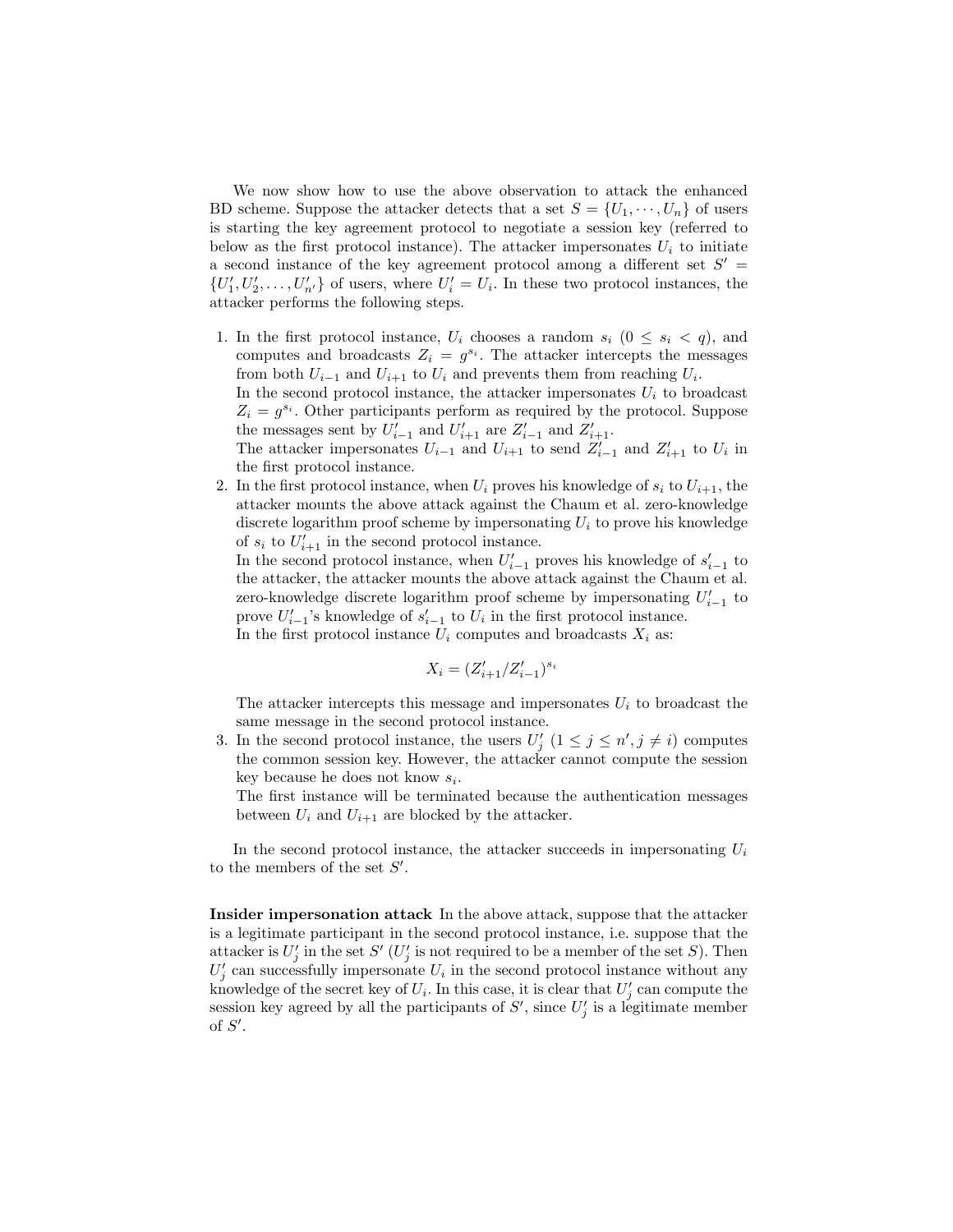This attack means that, even if authentication is implemented, a malicious participant can still impersonate another honest participant in a protocol instance.

## 3.3 Potential security vulnerability in the KY scheme

We show that the KY scheme suffers from insider different key attacks even if key confirmation is implemented. Specifically, we show that any  $n-2$  malicious participants can make the other honest participants compute different keys at the end of the protocol. However, it should be noted that insider attacks are not covered by the security model in [15]. Recently, insider attacks have been modelled by Katz and Shin in [19].

For simplicity we describe the attack in three-party case. Suppose, in some past successful instance of the KY protocol among  $\{U_1, U_2, U_3\}$ , the key confirmation message sent by  $U_3$  is  $x_3^* = F_{K_3^*}(ID_{U_3})$  and  $\sigma_{33}^* = Sign_{SK_{U_3}}(x_3^*)$ .  $U_2$ can initiate a new instance of the KY protocol among  $\{U_1, U_2, U_3\}$  and mount a different key attack as follows.

- 1. Each user  $U_i$   $(1 \leq i \leq 3)$  begins by choosing a random  $r_i$   $(0 \leq r_i < q)$  and broadcasting  $ID_{U_i}$ , 0, and  $r_i$ .
- 2. After receiving the initial broadcast messages,  $U_i$  ( $1 \le i \le 3$ ) sets nonce<sub>i</sub> =  $((ID_{U_1}, r_1), (ID_{U_2}, r_2), (ID_{U_3}, r_3))$  and stores it as part of its state information. Then  $U_i$  chooses a random  $s_i$   $(0 \le s_i < q)$ , computes  $Z_i = g^{s_i}$  and the signature  $\sigma_{i1} = Sign_{SK_{U_i}}(1||Z_i||\text{nonce}_i)$ , and then broadcasts  $ID_{U_i}$ , 1,  $Z_i$ , and  $\sigma_{i1}$ .
- 3. When  $U_i$  (1  $\leq i \leq 3$ ) receives the messages from other participants, he checks the messages as required by the protocol. It is easy to verify that all the checks will succeed.

 $U_1$  computes and then broadcasts  $ID_{U_1}$ , 2,  $X_1$ , and  $\sigma_{12}$ , where

$$
X_1 = (Z_2/Z_3)^{s_1}, \sigma_{12} = Sign_{SK_{U_1}}(2||X_1||\text{nonce}_1).
$$

 $U_3$  computes and then broadcasts  $ID_{U_3}$ , 2,  $X_3$ , and  $\sigma_{32}$ , where

$$
X_3=(Z_1/Z_2)^{r_3},\ \sigma_{32}=Sign_{SK_{U_3}}(2||X_3||\text{nonce}_3)
$$

 $U_2$  computes and sends  $ID_{U_2}$ , 2,  $X_2$ , and  $\sigma_{22}$  to  $U_3$ , where

$$
X_2 = (Z_3/Z_1)^{s_2}, \ \sigma_{22} = Sign_{SK_{U_2}}(2||X_2||\n_{C2})
$$

 $U_2$  then waits until all the other messages have been received and computes the session key K in the normal way, i.e. as in step 3 of section 2.1.  $U_2$  now sends  $ID_{U_2}$ , 2,  $X'_2$ , and  $\sigma'_{22}$  to  $U_1$ , where

$$
X_2'=X_2\cdot \frac{K_3^*}{K},\; \sigma'_{22}=Sign_{SK_{U_2}}(2||X_2'||nonce_2)
$$

**Lemma 3.** As a result of the above steps,  $U_1$  will compute the session key as  $K_3^*$ , and  $U_3$  will compute the session key as  $K$ .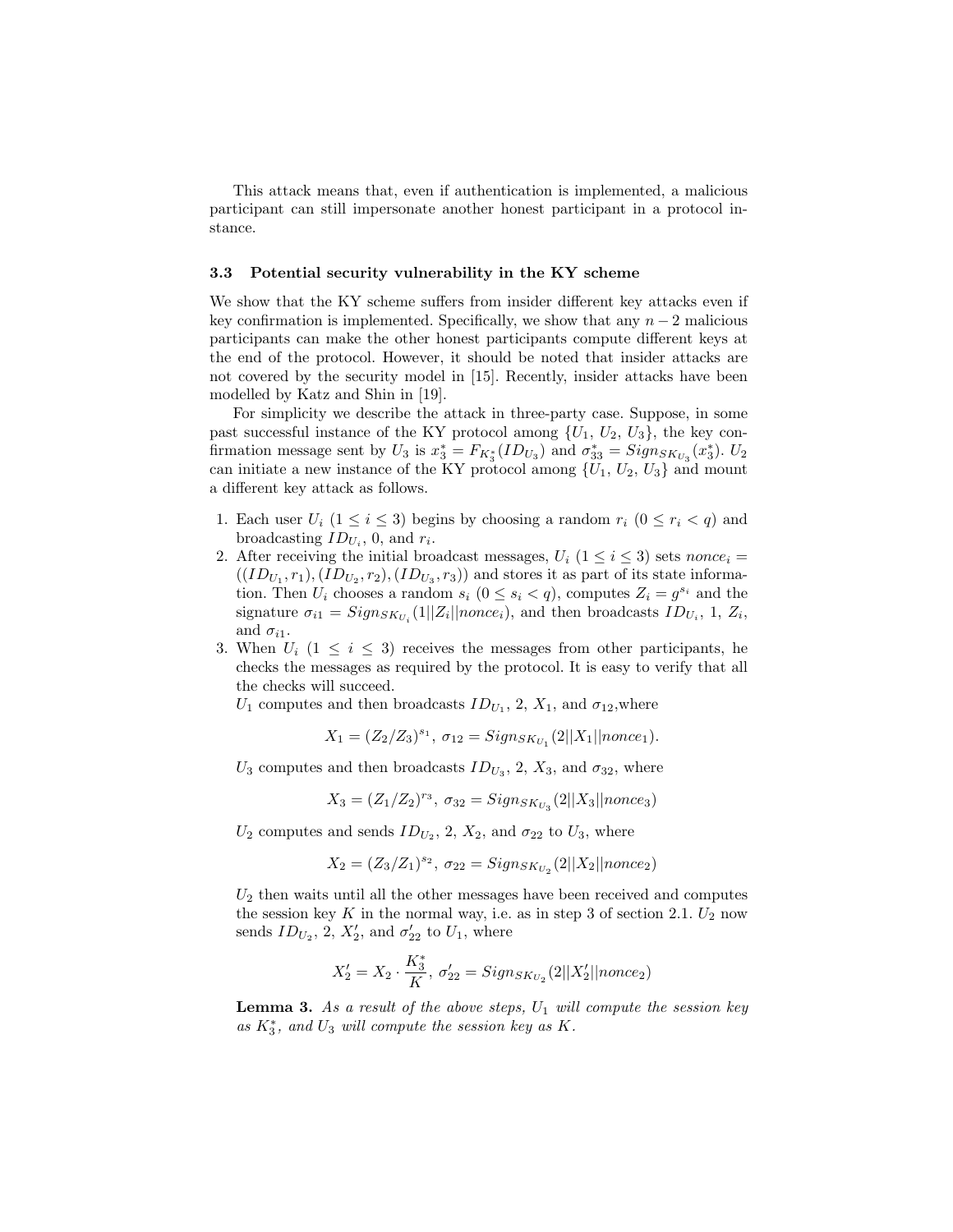*Proof.* This is immediate, since  $U_1$  will compute the session key as  $K_3^* =$  $(Z_3)^{3s_1}(X_1)^2 X_2' = K \cdot \frac{K_3^*}{K}$ , and  $U_3$  will compute the session key as  $K =$  $(Z_2)^{3s_3}(X_3)^2X_1.$ 

Hence, as a result,  $U_2$  shares the session keys  $K_3^*$  and  $K$   $(K \neq K_3^*)$  with  $U_1$ and  $U_3$  respectively.

4.  $U_2$  intercepts the confirmation messages between  $U_1$  and  $U_3$  and prevents them from reaching their indeed destinations.  $U_2$  computes and sends the confirmation messages  $x_2' = F_{K_3^*}(ID_{U_2})$  and  $\sigma'_{23} = Sign_{SK_{U_2}}(x_2')$  to  $U_1$ , and then sends  $x_2 = F_K(ID_{U_2})$  and  $\sigma_{23} = Sign_{SK_{U_2}}(x_2)$  to  $U_3$ . Then  $U_2$ impersonates  $U_3$  to send  $x_{33}^*$  and  $\sigma_{33}^*$  to  $U_1$ .

 $U_2$  initiates a second instance of the key agreement protocol among the members of a set  $S''$ , which includes  $U_1$  and  $U_2$ . In step 3 of the new instance,  $U_2$  manipulates the communications and forces  $U_1$  to compute the session key as K, and then obtains the confirmation message  $(x_1 = F_K(ID_{U_1}), \sigma_{13} =$  $Sign_{SK_{U_1}}(x_1))$  from  $U_1$ .

 $U_2$  impersonates  $U_1$  to forward  $(x_1 = F_K(ID_{U_1}), \sigma_{13} = Sign_{SK_{U_1}}(x_1))$  to  $U_3$  in the current protocol instance.

5. It is easy to verify that all the key confirmation messages will be checked successfully by the various participants, and the attack will therefore succeed.

It is clear that this security vulnerability can be removed if every user  $U_i$  $(1 \leq i \leq 3)$  is required to compute his key confirmation message as  $x_i =$  $F_K(ID_{U_i}), \sigma_{i3} = Sign_{SK_{U_i}}(3||x_i||none_i)).$ 

# 4 Conclusions

In this paper we have shown that a number of security vulnerabilities exist in both the enhanced BD scheme and the KY scheme. In particular, we have shown that in the enhanced BD scheme the implementation of the authentication scheme does not meet the authentication requirement specified in [5]. One possible way of removing the vulnerabilities in the enhanced BD scheme would be to authenticate each message using a digital signature, as in the KY scheme.

## Acknowledgements

The authors would like to express their deep appreciation for the valuable comments provided by Jonathan Katz and Kenneth G. Paterson.

## References

1. Diffie, W., Hellman, M.: New directions in cryptography. IEEE Transactions on Information Theory IT-22 (1976) 644–654